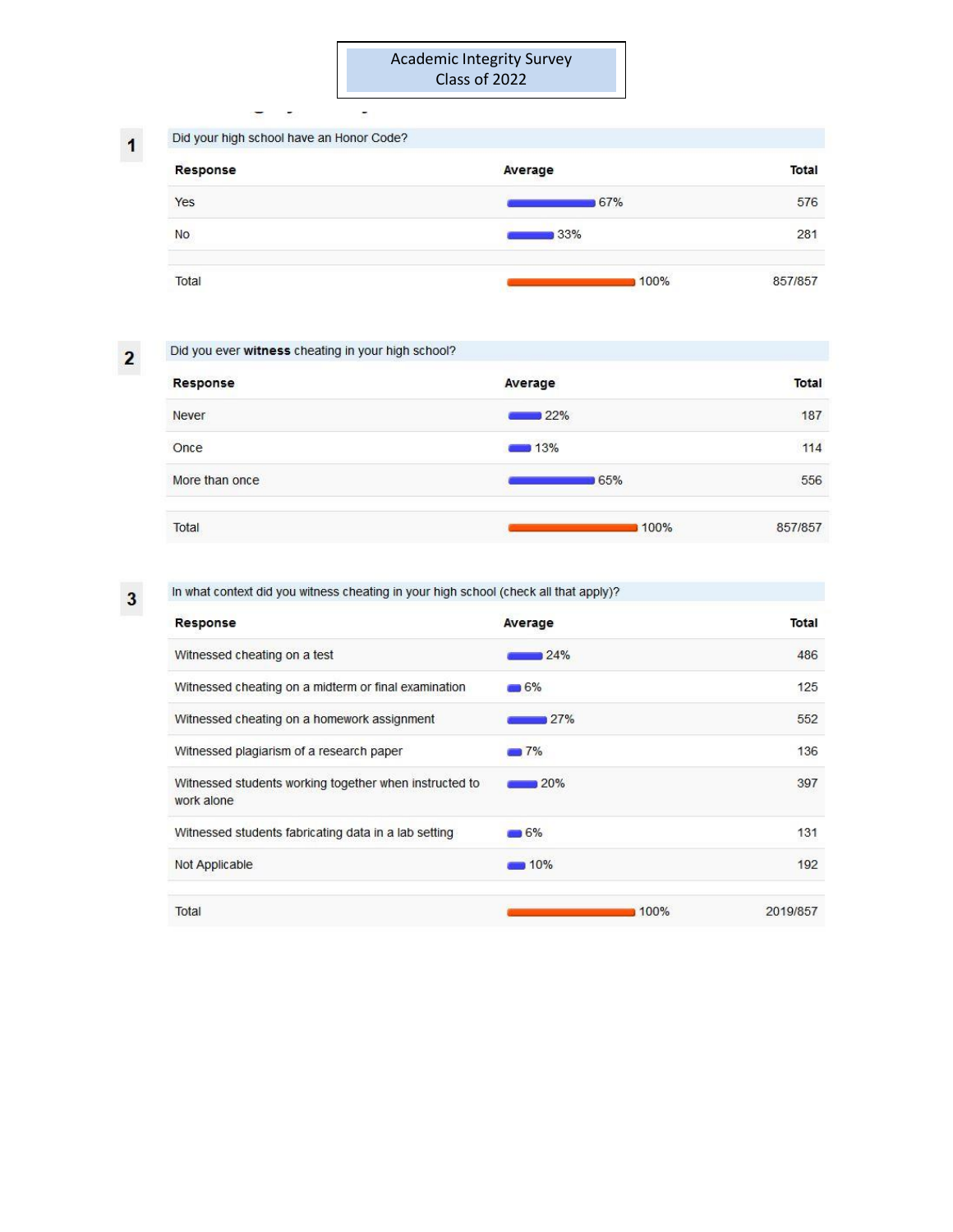$\overline{\mathbf{4}}$ 

## Have you ever reported another student you suspected of cheating?

| Response       | Average | <b>Total</b> |
|----------------|---------|--------------|
| Never          | 76%     | 653          |
| Once           | 18%     | 156          |
| More than once | $-6%$   | 48           |
| Total          | 100%    | 857/857      |

 $\overline{\mathbf{5}}$ 

## Have you ever interrupted a student who was cheating?

| Response       | Average | <b>Total</b> |
|----------------|---------|--------------|
| Never          | 65%     | 553          |
| Once           | 18%     | 153          |
| More than once | 18%     | 151          |
| Total          | 100%    | 857/857      |

# Did you ever cheat during high school?

| Average    | Total   |
|------------|---------|
| 71%        | 609     |
| 16%        | 134     |
| 13%<br>e s | 114     |
| 100%       | 857/857 |
|            |         |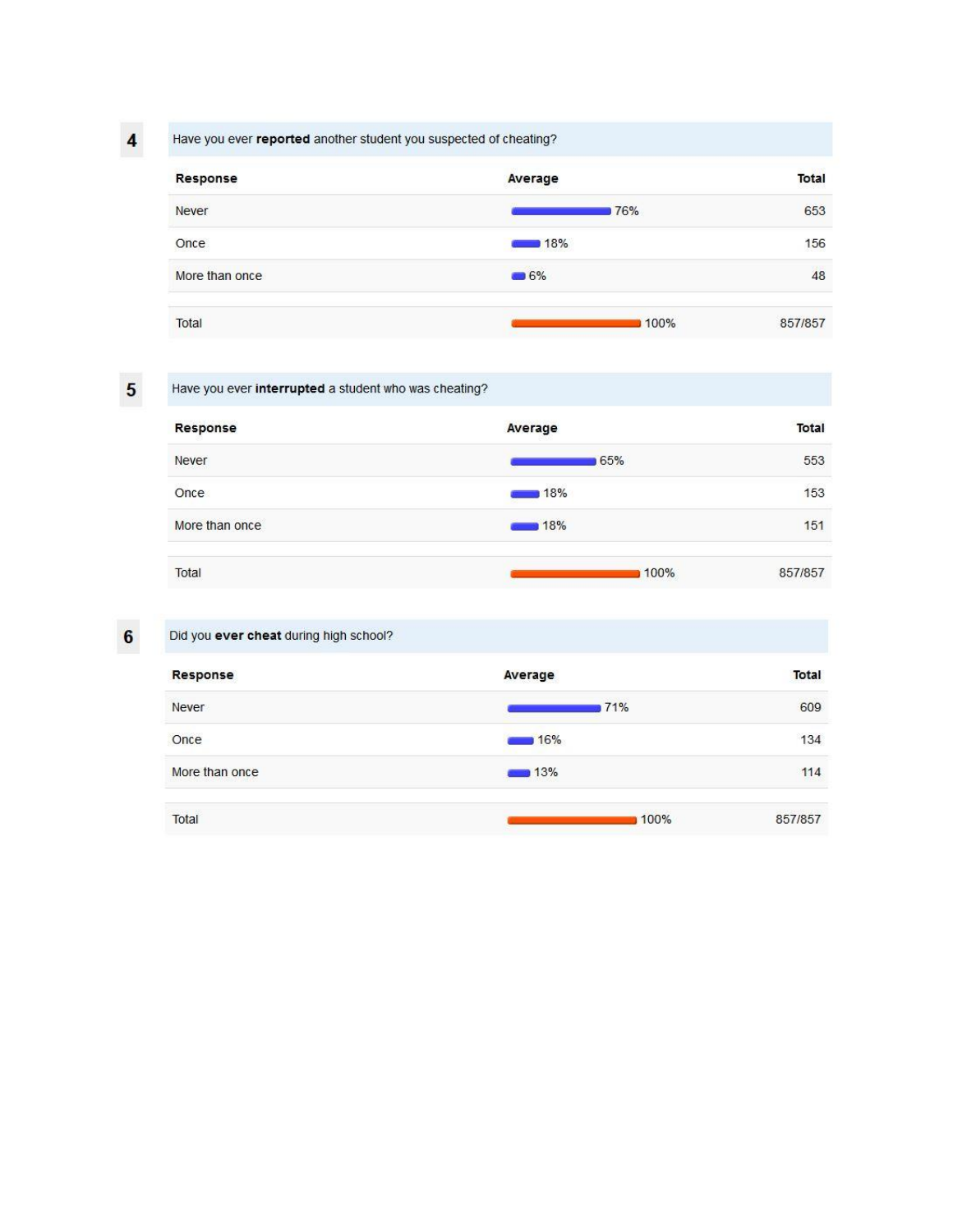If you did cheat, in what context? (Check all that apply.)

| Response                                                     | Average | Total          |
|--------------------------------------------------------------|---------|----------------|
| Cheated on a test                                            | $-4%$   | 41             |
| Cheated on a midterm or final examination                    | $0\%$   | $\overline{4}$ |
| Plagiarized a research paper                                 | 0%      | 3              |
| Cheated on a homework assignment                             | 19%     | 187            |
| Worked with another student when instructed to work<br>alone | 12%     | 113            |
| Fabricated data in a lab setting                             | 2%      | 21             |
| Not Applicable                                               | 62%     | 610            |
| Total                                                        | 100%    | 979/857        |

 $\bf{8}$ 

 $\overline{7}$ 

Have you ever done the following in high school? (Check all that apply)

| Response                                                                                   | Average | Total        |
|--------------------------------------------------------------------------------------------|---------|--------------|
| Forged a teacher's signature (i.e. on a hall pass)                                         | 01%     | 6            |
| Forged a parental signature (i.e. for an absence excuse,<br>late slip, or permission slip) | 13%     | 120          |
| Signed in the roll call for another student who missed<br>class                            | 2%      | 20           |
| Falsified data for a lab experiment                                                        | $-4%$   | 35           |
| Faked a lab experiment completely                                                          | $0\%$   | $\mathbf{1}$ |
| Lied to protect another student who had cheated                                            | $-14%$  | 38           |
| None of the above                                                                          | 76%     | 684          |
| Total                                                                                      | 100%    | 904/857      |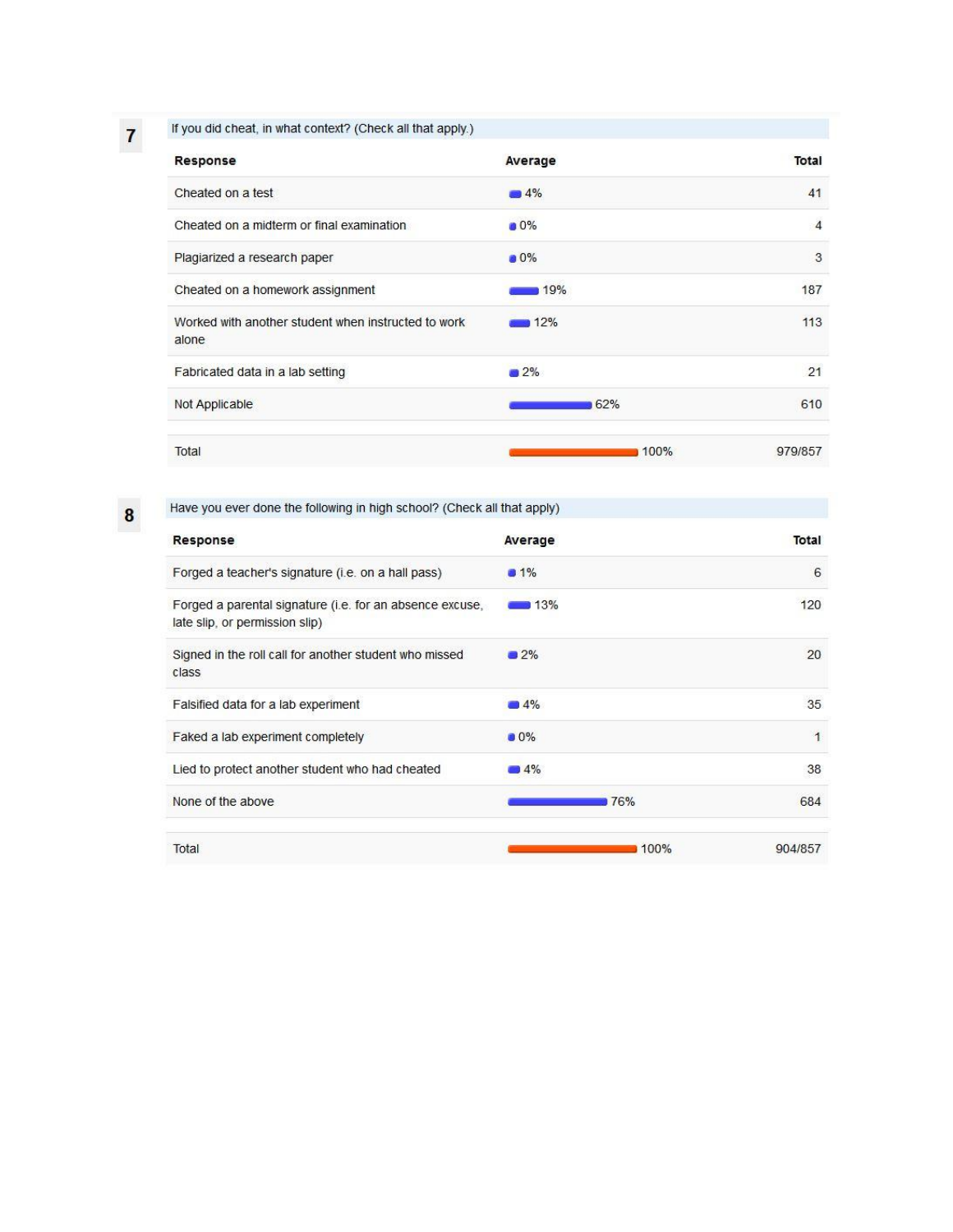For items 10-24, please evaluate how dishonest you think each action is based on the options given (very dishonest, dishonest but I do it anyway, and not dishonest).

| 9  | Forging a teacher's signature.        |         |              |
|----|---------------------------------------|---------|--------------|
|    | Response                              | Average | Total        |
|    | Very dishonest                        | 98%     | 843          |
|    | Dishonest, but I do it anyway         | 31%     | 11           |
|    | Not dishonest                         | $0\%$   | 3            |
|    | Total                                 | 100%    | 857/857      |
| 10 | Forging an administrator's signature. |         |              |
|    | Response                              | Average | <b>Total</b> |
|    | Very dishonest                        | 100%    | 854          |
|    | Dishonest, but I do it anyway         | 0%      | 3            |
|    | Total                                 | 100%    | 857/857      |

#### $11$ Cheating on a homework assignment.

| Response                      | Average | <b>Total</b> |
|-------------------------------|---------|--------------|
| Very dishonest                | 68%     | 586          |
| Dishonest, but I do it anyway | 28%     | 237          |
| Not dishonest                 | $-4%$   | 34           |
| Total                         | 100%    | 857/857      |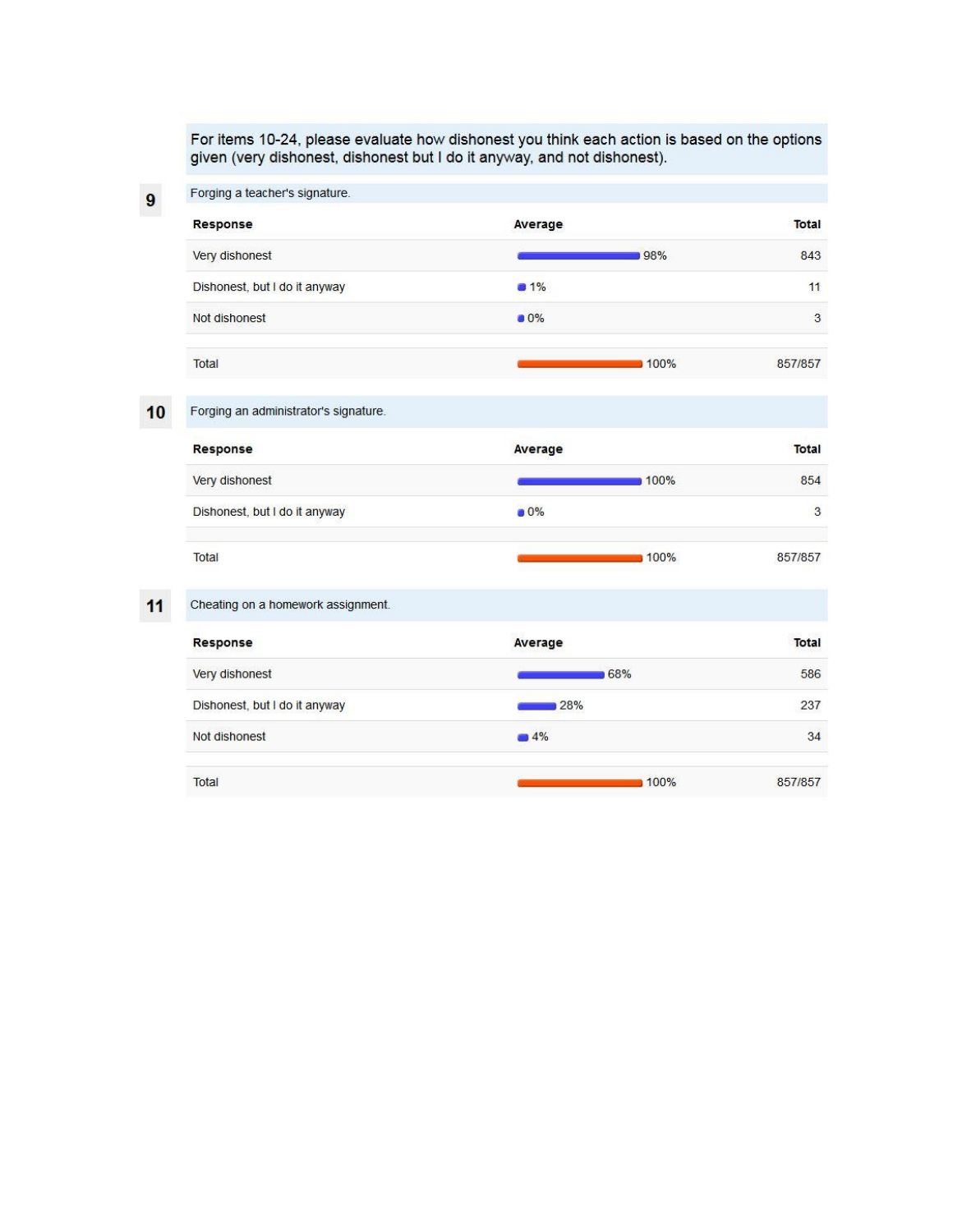$12$ Cheating on a test.

| Response                      | Average | <b>Total</b> |
|-------------------------------|---------|--------------|
| Very dishonest                | 97%     | 834          |
| Dishonest, but I do it anyway | 3%      | 22           |
| Not dishonest                 | $0\%$   |              |
| Total                         | 100%    | 857/857      |

 $13$ 

Cheating on a midterm or final examination.

| Response                      | Average | <b>Total</b> |
|-------------------------------|---------|--------------|
| Very dishonest                | 99%     | 850          |
| Dishonest, but I do it anyway | 1%      | 6            |
| Not dishonest                 | 0%      | 1            |
| Total                         | 100%    | 857/857      |

# $14$

| Fabricating lab data.         |         |         |  |
|-------------------------------|---------|---------|--|
| Response                      | Average | Total   |  |
| Very dishonest                | 91%     | 776     |  |
| Dishonest, but I do it anyway | 8%      | 66      |  |
| Not dishonest                 | $2\%$   | 15      |  |
| Total                         | 100%    | 857/857 |  |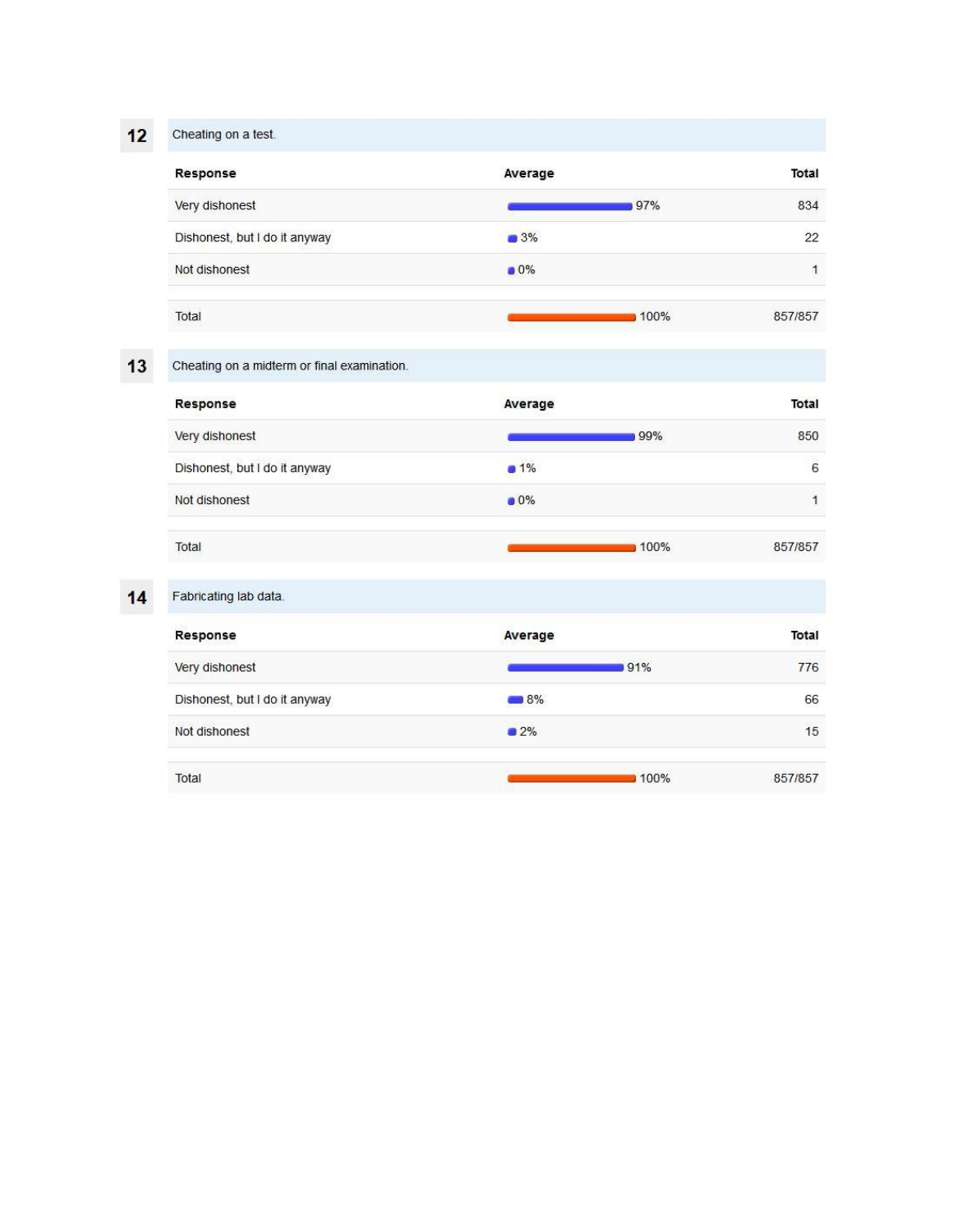$15$ Completely faking a lab experiment.

| Response                      | Average | Total          |
|-------------------------------|---------|----------------|
| Very dishonest                | 99%     | 847            |
| Dishonest, but I do it anyway | 1%      | $\bf{8}$       |
| Not dishonest                 | $0\%$   | $\overline{2}$ |
| Total                         | 100%    | 857/857        |

#### $16$ Plagiarizing a paper or written assignment.

| Response                      | Average     |      | Total   |
|-------------------------------|-------------|------|---------|
| Very dishonest                |             | 99%  | 851     |
| Dishonest, but I do it anyway | <b>a</b> 1% |      | 6       |
| Total                         |             | 100% | 857/857 |

 $17$ 

Working with another student when instructed to work alone.

| Response                      | Average           | Total   |
|-------------------------------|-------------------|---------|
| Very dishonest                | 62%               | 529     |
| Dishonest, but I do it anyway | 30%               | 259     |
| Not dishonest                 | $\blacksquare$ 8% | 69      |
| Total                         | 100%              | 857/857 |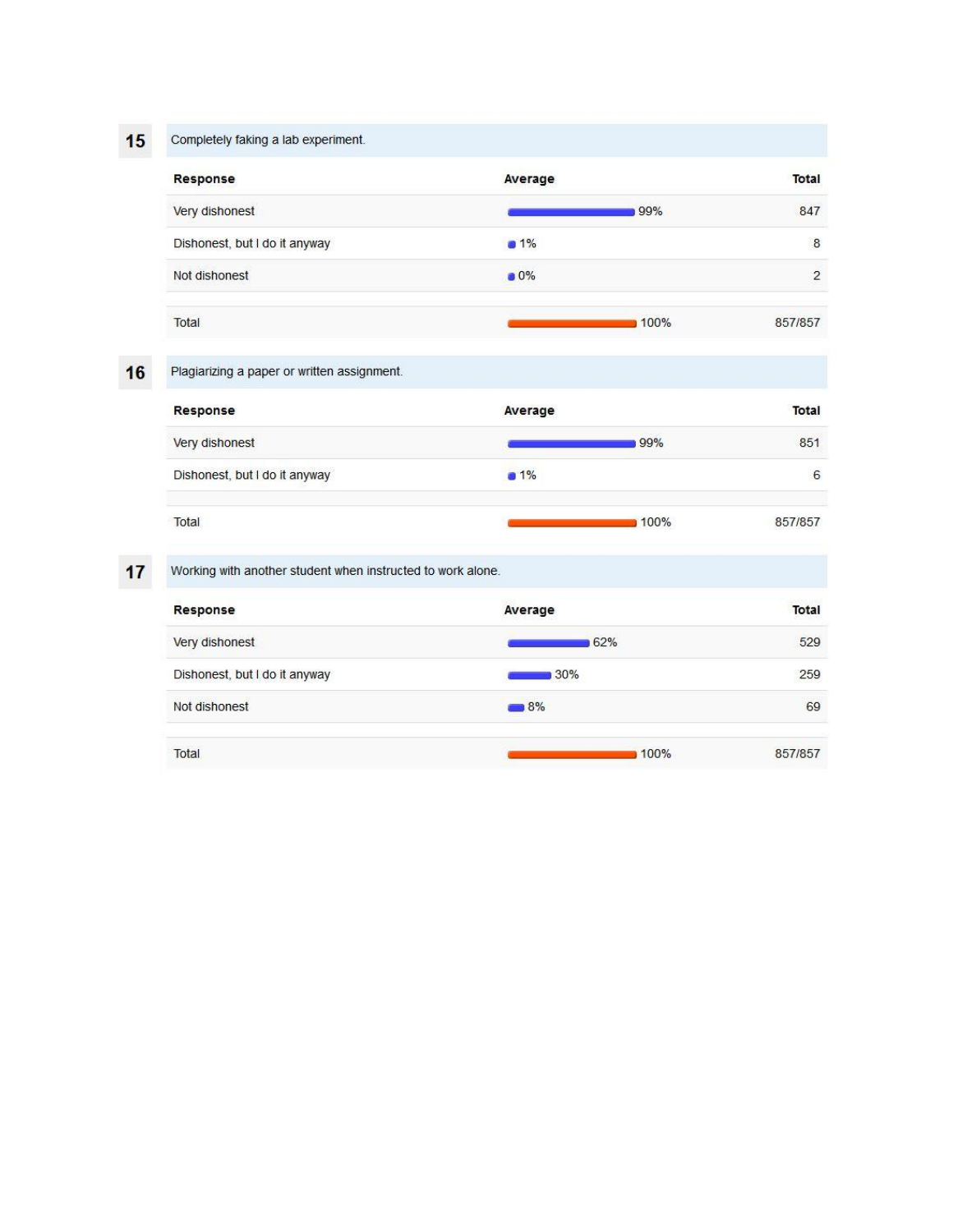18

Signing in for another student who missed class.

| Response                      | Average | <b>Total</b> |
|-------------------------------|---------|--------------|
| Very dishonest                | 88%     | 753          |
| Dishonest, but I do it anyway | 9%      | 80           |
| Not dishonest                 | 3%      | 24           |
| Total                         | 100%    | 857/857      |

19 Lying to protect another student.

| Response                      | Average | Total   |
|-------------------------------|---------|---------|
| Very dishonest                | 74%     | 636     |
| Dishonest, but I do it anyway | 22%     | 188     |
| Not dishonest                 | $-4%$   | 33      |
| Total                         | 100%    | 857/857 |

 $20$ 

| Lying to get an extension on an assignment. |         |         |
|---------------------------------------------|---------|---------|
| Response                                    | Average | Total   |
| Very dishonest                              | 88%     | 751     |
| Dishonest, but I do it anyway               | 12%     | 99      |
| Not dishonest                               | $1\%$   | 7       |
| Total                                       | 100%    | 857/857 |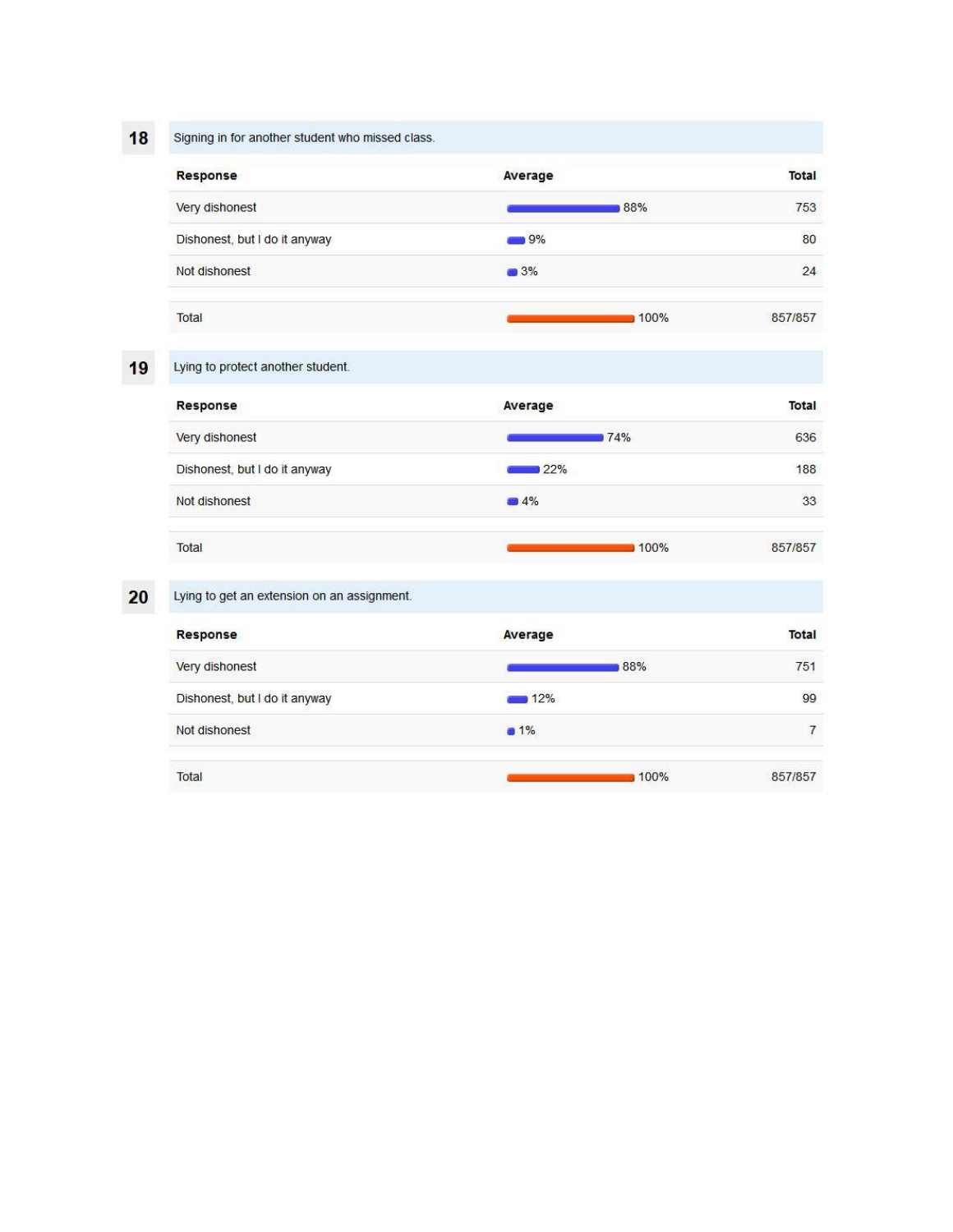$21$ 

 $22 \overline{ }$ 

Lying about why you turned in an assignment late.



 $5%$ 

100%

40

857/857

Total

Not dishonest

**23** What other types of cheating or dishonesty have you witnessed or participated in during high school that has not been asked about in this survey? Please enter "none" or "not applicable" if there are none.

Smart watches and cell phones in student's backpacks. Writing all over the body with answers. people using phones to look up answers

Recently I have noticed students using apple watches or other smart watches to cheat on tests. allowing other students to do a group project by themselves and not doing any work

Students give teachers fake reasons for needing to leave class ex. sickness, activity for another teacher. Students turn in a fake phone so they can have their real one on a quiz to look up answers; or they use a smart watch.

### Not applicable.

Senior year someone had asked me if I would share answers from an exam and I declined. We have an honor code book that we sign at the beginning of each year, and I value the community of trust that an honor code creates. Thankfully this was an isolated incident.

### I have witnessed students sharing test exam questions.

There were rumors of a student in one of my classes cheating on a test, and yet none of the kids who spoke of it did anything or talked to the teacher. A close friend in the class and I discussed it, and I went to talk to a different teacher about my suspicions. He told the teacher of the class in which the student cheated.

Most of the cheating that I have seen around me has been during in class tests. People will purposely come in early to get the "good seats" that happen to be next to all the best students in the class so that they get a better grade. Along with that, many students copy homework assignments from one another.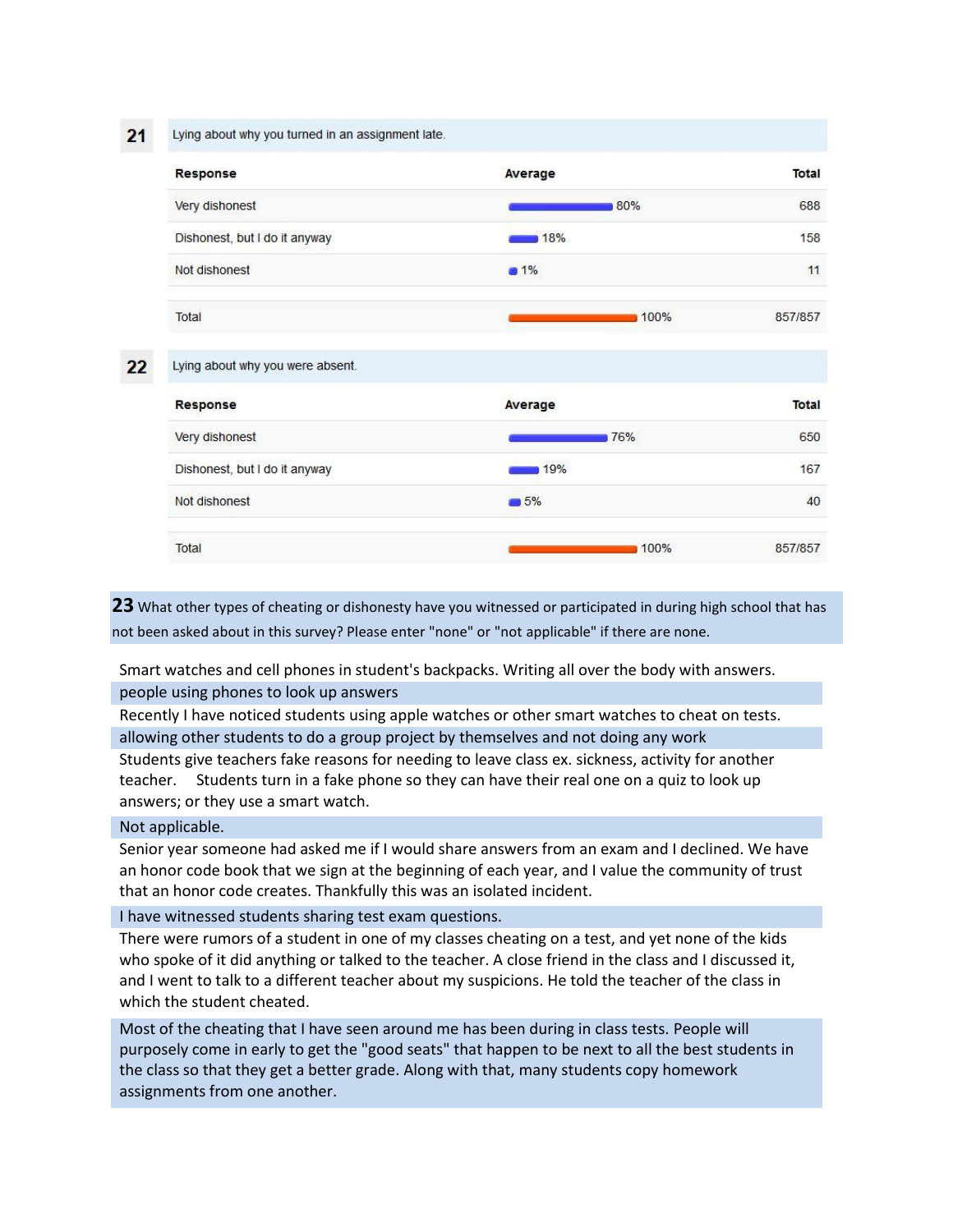There was a mass sharing of the questions and answers for a biology final in the grade below mine my senior year. I had friends who were both affected and some who participated.

sending pictures of homework and/or exams.

1. Faking answers to long-term reflections (i.e., doing an entire assignment overnight that was meant to be done long-term) 2. Discussing test questions on lunch break 3. Discussing test questions after test when corrections were meant to be done alone 4. Filling out book readings using quizlet or other fill in the blank study materials created by third party 5. copying of lab data from other groups

talking about a test to another class period that has not taken the test yet

Writing an assignment (such as an essay) for another student for money

Paying another student to do your work

I have witnessed people faking an injury or illness to get out of class and/or assignments, which I think is very dishonest.

sharing of completed assignments

Cheating on classwork assignments

not applicable

Cutting class to perform out of conduct activity.

not applicable

Using the same information as someone else does on an assignment, such as copying word for word. Also, I wasn't at all part of this situation, but there once was someone who took a picture of a test on their phone and shared it with people, giving them an unfair advantage. Besides these 2 incidents, I have not witnessed any other cheating or academic dishonesty.

Besides the items that were previously listed regarding cheating, I have not really witnessed any other forms of it. However, sometimes I felt like cheating also applied to citing a source incorrectly and getting called out for it because it is technically considered plagerism.

Taking a picture of a quiz/test before taking it and sending the picture to other people in the class. Not citing sources. Getting homework answers online. Sharing answers/ talking during a test.

Working in group projects and doing all the work myself because my group members would not, and I believed that they would plagiarize their portions and I did not want to be penalized for their actions.

Students have helped each other on quizzes and on homework, and when turning in homework late students will often lie so they don't get the penalty ( although teachers caught that one more often then not).

I think that cheating and dishonesty can be classified in two distinct categories. Cheating means copying directly off another. Many don't would consider looking at someone else's homework cheating, but a lot of the time I would witness or me myself would look over another's work so I can understand it better and see how they approach a problem. While someone would have to be dishonest about that, I wouldn't say it's truly cheating.

former students passing on tests to students in the grade below them the following year Since my school issued all students iPads, I have witnessed other students using their electronics during tests or assignments when they were not allowed.

People shared homework answers before class

In my school, there is a huge emphasis on the honor code, especially when it comes to plagiarism. Plagiarism is one of the highest forms of dishonesty as well as theft. Taking someone else's work is extremely dishonest.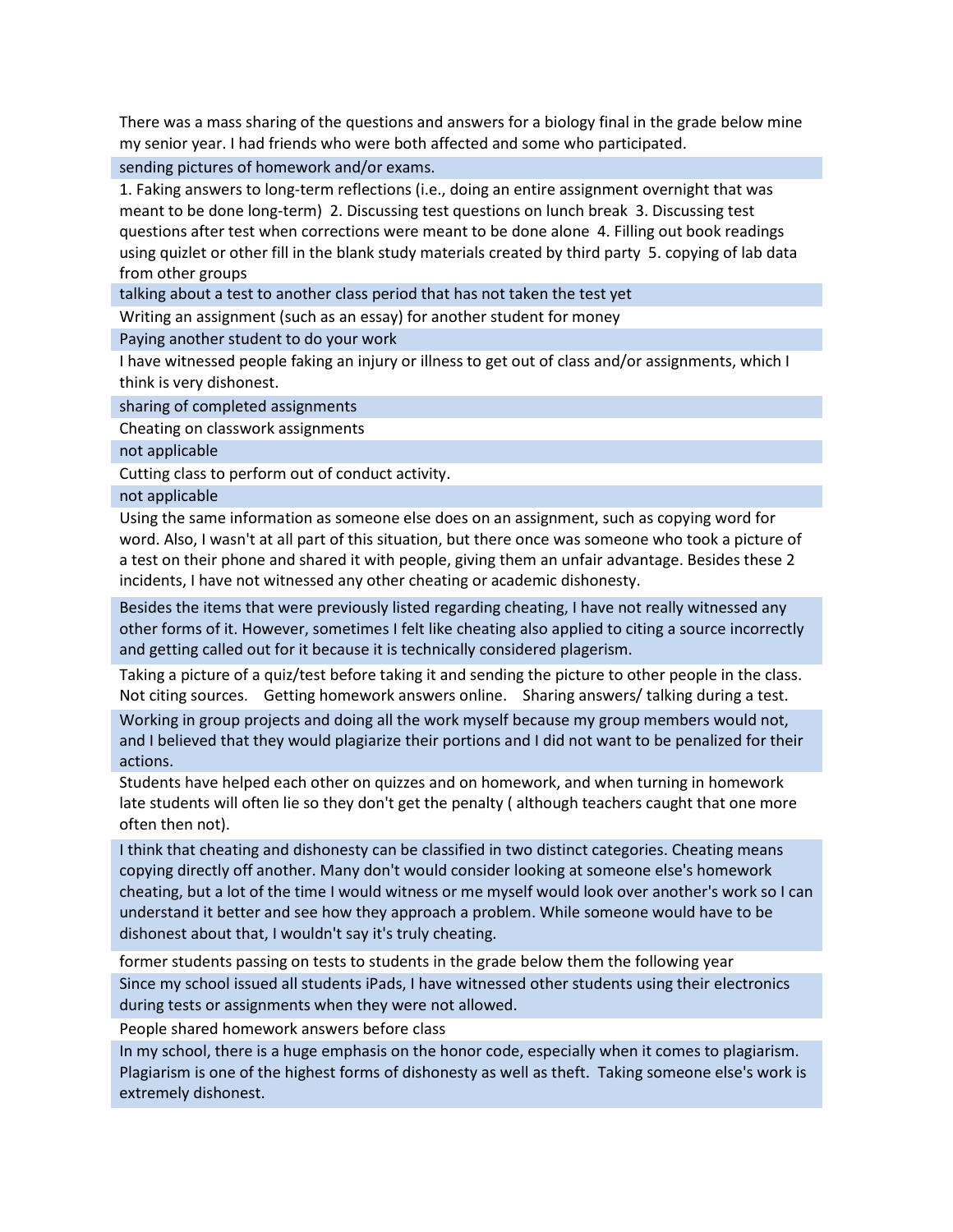Some tech savvy students have hacked several teacher's computers for answers to tests, aid in projects, and many other things. One of the hacked teachers was actually a Gettysburg alumna.

Students going to the bathroom during a test and discussing answers.

I have witnessed students sharing screenshots of digital test answers.

Looking up answers for homework questions online.

Discussing test answers with students that took the test earlier in the day.

Sharing answers when asked not to

I have witnessed students finding the answers to assignments online and then using them as their own.

using a script for a video in a language class when they weren't supposed to

There was a girl in the class above me who cheated multiple times throughout high school. She even became valedictorian because her grades were higher due to her cheating. Unfortunately, despite teachers catching her and students knowing about it, she was never disciplined for cheating and kept her title as valedictorian. The types of cheating she would engage in was writing test answers on the back of her calculator and putting it on her desk during tests that did not require a calculator, such as spanish tests.

I witnessed cheating on quizzes as well.

I never witnessed cheating itself, but apparently there was a whole class in my school who attempted to cheat on this big test. They had this group chat and spread answers. The teacher found out and everyone who took part in this event was all given zeros on that very big test.

I have seen people check the book of the AP exam, read the essay topic, and then ask the person sitting next to them about what to say. I have also seen people write on their hands Additionally, have seen people tell others what was on the test so the students who hadn't taken the test would be able to learn the answers.

Copying answers on a test

Students would watch/read reviews instead of doing readings, students would miss class to avoid tests or quizzes

witnessed taking pictures of test

I have seen students use old tests in order to see if any of the same questions on a current test.

I was a part of a class called "Medical Mentorship" (selected among applicants) in which students were placed at medical sites to shadow doctors, nurses, etc. We were supposed to write a journal entry for each time we attended our site, but several students copied journal entries/did not write them until the night before the assignment was due (myself not included). During some services activities under National Honor Society, students signed in/out of a timesheet dishonestly, saying that they put in more time than they legitimately did (myself not included).

I've seen people get extension they don't deserve but I'm not sure if that counts as cheating, dishonest, but maybe not "cheating". I've had a very small, honest school environment.

I have witnessed people looking up answers to a test online after being exposed to the test, and/or after being given an extension for the test.

Students who scribble random things on a homework assignment as teachers make their way around the classroom to check for completion Students rummaging through backpacks to "look for an assignment" until the teacher forgets/getting out of seat to get a tissue as the teacher passes by for homework check

It wouldn't surprise me if others would be dishonest, but I'm not aware of it and don't associate with others who would be inclined to be that way.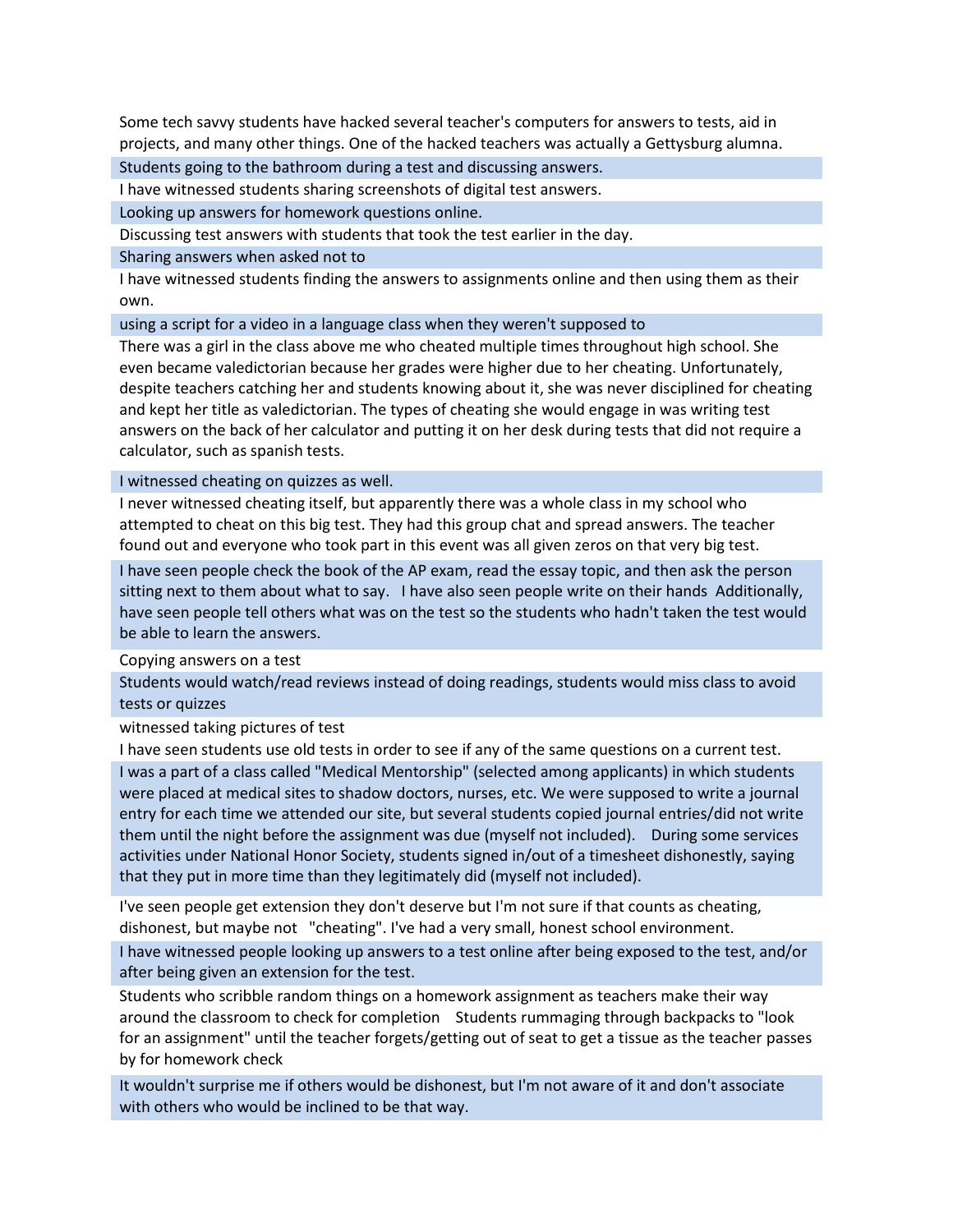I told my baseball coach a player had weed in the locker room.

so often I witnessed this in high school is when kids don't come to class the day we have a test or quiz. Then that night they get the questions from the test from other students so they know exactly what to study when they come in the next day and take it.

Other types of cheating I have witnessed are students paying other students to write research or exam papers for them.

Using technology or resources that weren't allowed on an assignment

I witnessed a student getting access to the exam before it was given out to students

People coming up with elaborate schemes to get out of class as a whole so that work doesn't have to be done

Cheating only really happens on homework assignments

I'm not sure if it counts, but the unequal distribution of effort in a group assignment can be a vexing issue; one student may do the majority of the work while the others do only the bare minimum.

People glancing at other people's papers during a test or quiz.

This survey needs more options, like having three options instead of five. This questionnaire seemed very intrusive.

taking credit for someone else's work.

I have witnessed many students either use technology or write on themselves to cheat during an exam. Otherwise, I think this survey covered everything.

I've witnessed a lot of people ditching. Whether it be leaving school early w/o consent, or skipping a class for no reason.

I saw classmates in my freshman orchestra class forge their parents' signatures on practice logs and claim to have practiced when they really didn't.

Asking friends about what is on the test when their friends already took it.

not applicable

I witnessed people using their phones on tests to answer questions. Some students also use their laptops to look up answers.

Not applicable

Not applicable.

test bank usage....? Someone tried to convince my friend to give him the rest of the year's hw in exchange to go to some scandalous post prom. . . . . ? --> cheating on hw assignments.

Falsifying information for scholarships

Use and sharing of test banks

using an electric translator during the writing test

In terms of number 19, it depends on the situation and the loyalty toward the person.

I believe it was one of my peers who went to the bathroom to get answers to a quiz on their phone and told a group of their friends after the test, I overheard their conversation and that was the only reason I knew what transpired.

I've seen too many people use their phones to cheat on tests.

Most cheating I've seen is copying of small homework assignments.

I have witnessed people using the internet or having papers next to a desk to cheat on a test. When a teacher is not in the room, I have witnessed people work together on a test to get the correct answers.

I've witnessed cheating on classwork.